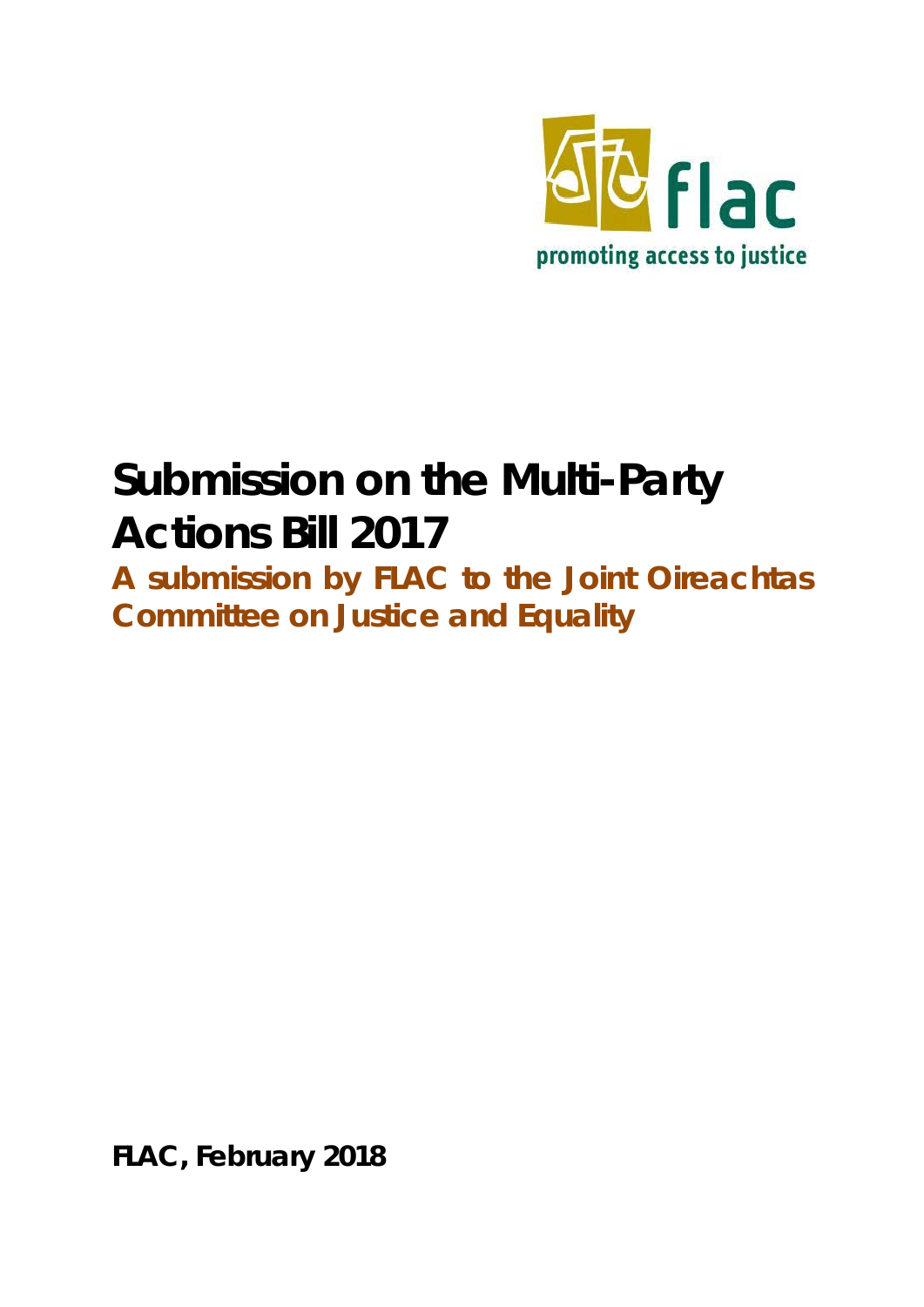

You can download/read FLAC's policy papers at

<https://www.flac.ie/publications/>

For *more information*, contact us at:

FLAC,

13 Lower Dorset Street, Dublin 1

01-8873600 | info@flac.ie | www.flac.ie |fb.me/flacireland |@flac.ie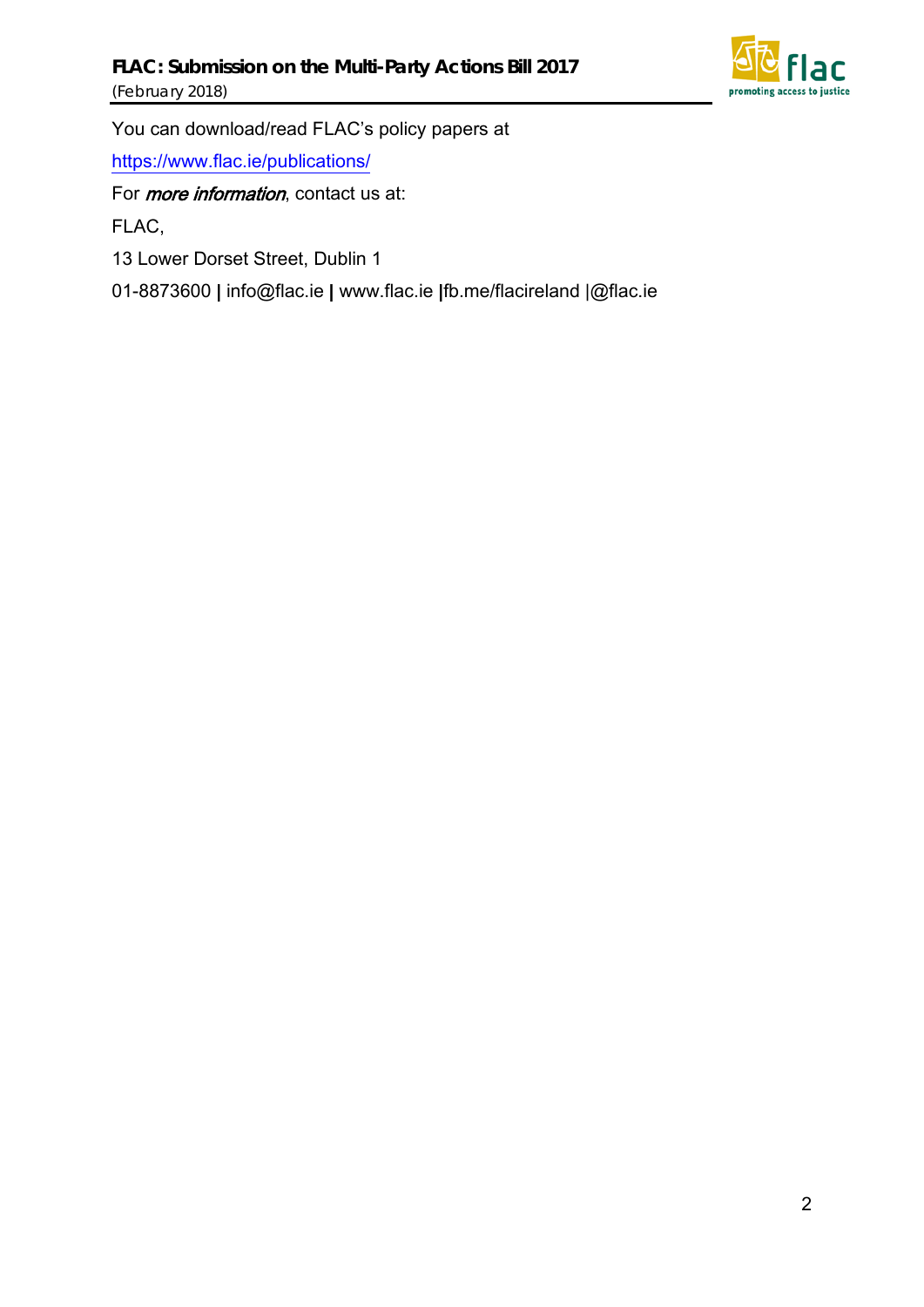

FLAC welcomes the opportunity to address the Joint Committee on Justice and Equality as part of its detailed scrutiny of the Multi-Party Actions Bill, a Private members Bill sponsored by Deputies Donnchadh Ó Laoghaire and Pearse Doherty. We have also been invited to address some of the Government's criticisms of the Bill, as expressed by the Minister of State, Catherine Byrne, at Second Stage debate.

We welcome and applaud the drafters of the Multi-Party Actions Bill 2017 and the intention behind it to increase access to justice for vulnerable /disadvantaged individuals. We are also grateful to the Joint Committee on Justice and Equality for giving detailed consideration to this access to justice issue. The Chief Justice has committed to making access to justice a central focus of his tenure. FLAC is requesting that the Law Reform Commission make access to justice a central theme of its  $5<sup>th</sup>$  programme of law reform. FLAC would very much welcome if the Justice and Equality Committee would also make access to justice an ongoing focus of its deliberations. We would also welcome an opportunity to address it separately on another critical related issue of access to justice, namely legal aid.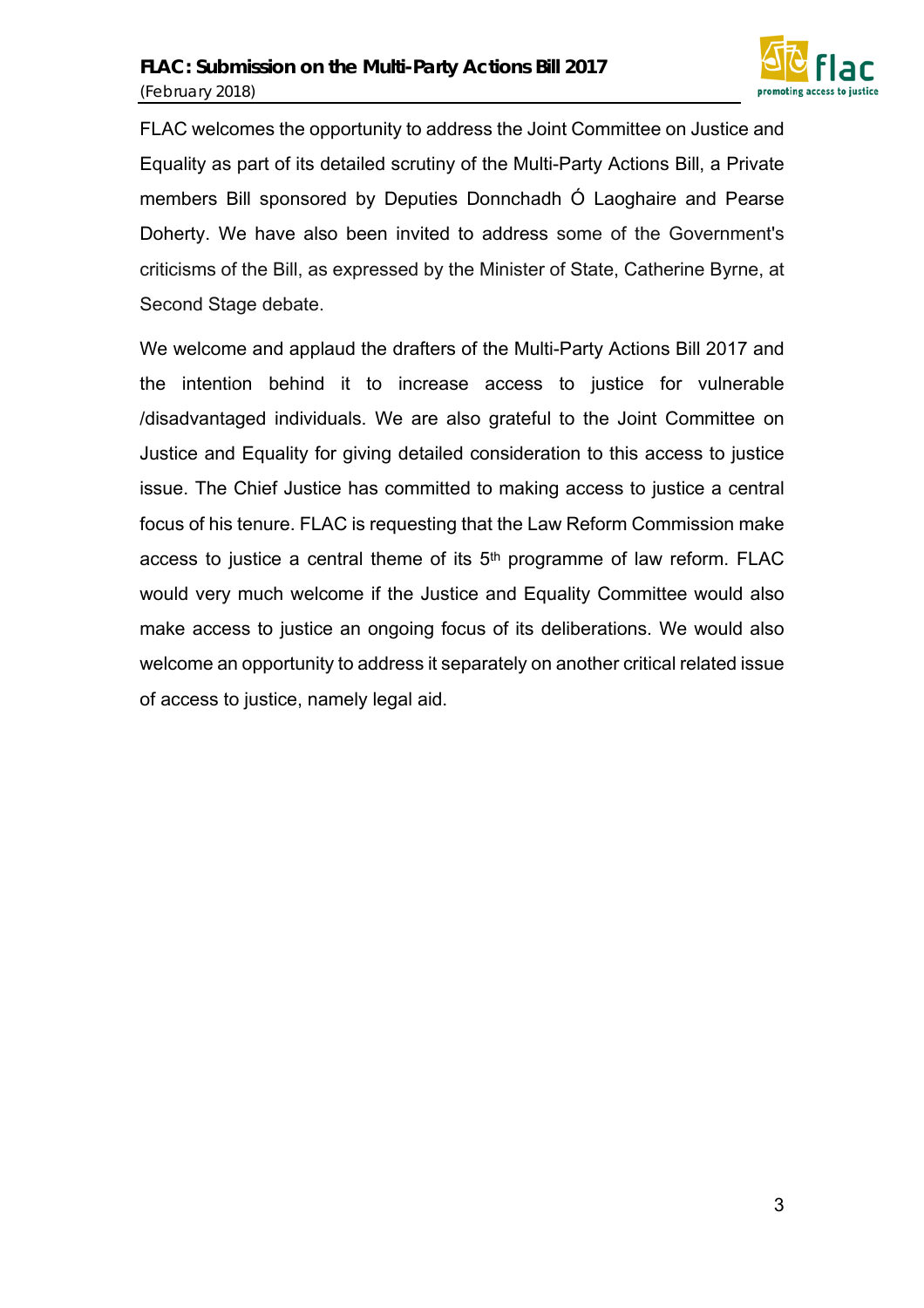

#### **Introduction**

 $\overline{a}$ 

FLAC (Free Legal Advice Centres) is a voluntary independent human rights organisation which exists to promote equal access to justice. Our vision is of a society where everyone can access fair and accountable mechanisms to assert and vindicate their rights.

FLAC operates a telephone legal information and referral line and runs a network of legal advice clinics where volunteer lawyers provide basic free legal advice. FLAC also provides specialist legal advice to advisers in MABS and CISs. FLAC has recently worked to improve access to justice in particular for Roma and Traveller women <sup>[1](#page-3-0)</sup>. Within JUSTROM, FLAC supported the running of legal clinics for Travellers<sup>[2](#page-3-1)</sup> and Roma.<sup>[3](#page-3-2)</sup>

More than 25,700 people received free legal information or advice from FLAC in 2016 from the telephone information line and the network of legal advice clinics at 67 locations around the country. FLAC also runs PILA the Public Interest Law Alliance which operates a Pro Bono Referral Scheme for NGOs, community groups and independent law centres. FLAC also provides legal representation in a small number of cases that may have strategic value beyond the individual.

<span id="page-3-0"></span><sup>1</sup> As part of the JUSTROM (Joint Programme on Access of Roma and Traveller Women to Justice) programme, a Council of Europe initiative.

<span id="page-3-1"></span><sup>2</sup> In relation to Travellers 40 casefiles were opened with accommodation and housing constituting 75% of them, discrimination 20% and civil cases 5%. FLAC is engaged in advocacy on behalf of 26 others (Accommodation/Housing: 18 (69.2%); Civil Issues: 5 (19.2%); Discrimination: 2 (7.7%) and Social Welfare: 1 (3.8%).

<span id="page-3-2"></span><sup>3</sup> Arising from the Roma clinic, FLAC opened 39 case files: (Social Welfare Cases: 13 (33.3%): Accommodation/Housing Cases: 11 (28.2%); Citizenship Cases: 7 (17.9%); Civil Cases: 3 (7.7%); Discrimination Cases: 3 (7.7%); Criminal Cases: 1 (2.6%); Administrative law Cases: 1 (2.6%). FLAC also provided advocacy in respect of 89 Roma with the following breakdown:-Citizenship: 28 (31.4%): Social Welfare: 19 (21.3%): Accommodation/Housing: 17 (19.1%); Discrimination: 12 (13.4%); Administrative Issues: 10 (11.2%); Civil Issues: 2 (2.2%) and Criminal: 1 (1.1%).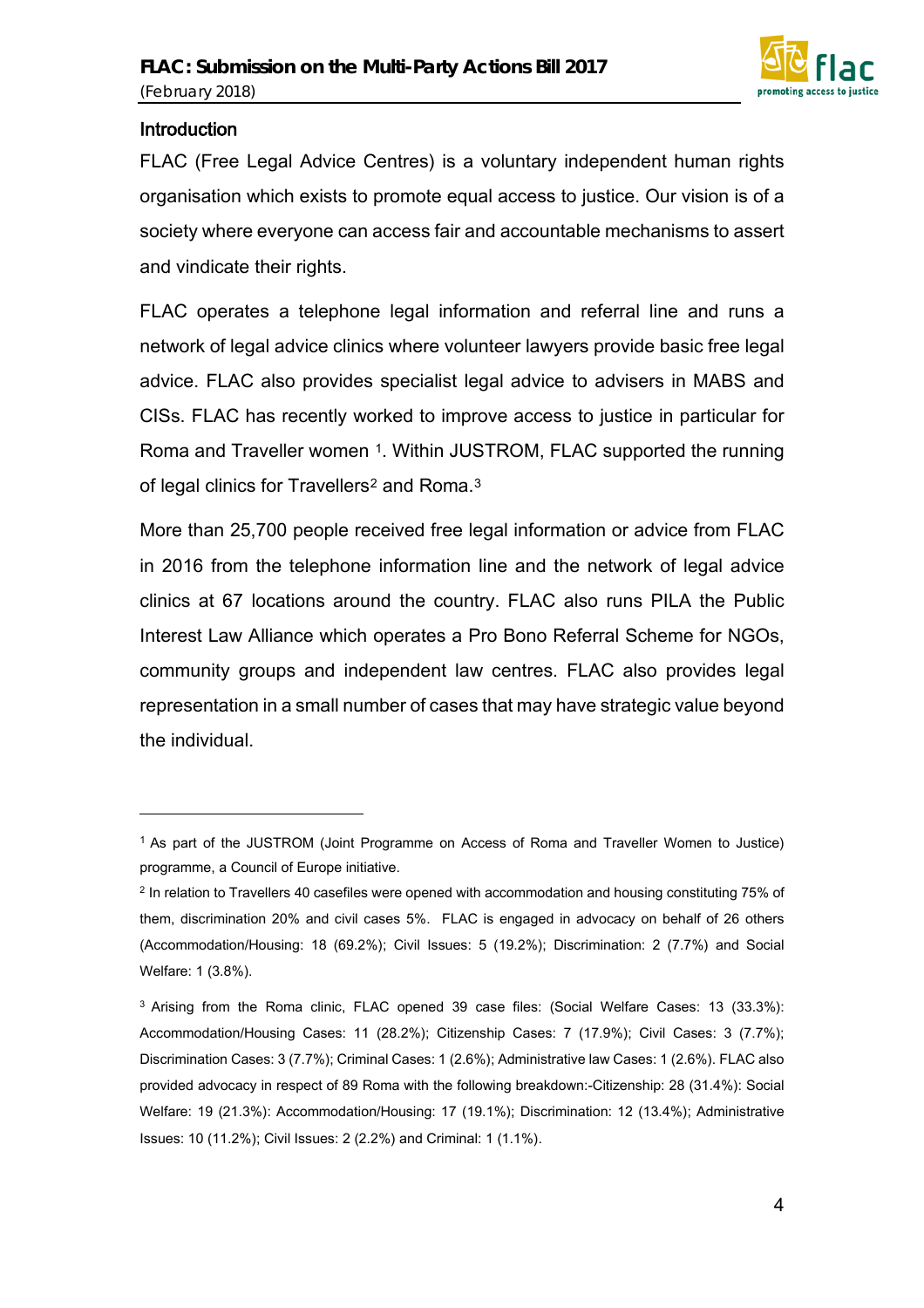

The focus on these services as a way of enabling individuals and groups to assert their rights is a fundamental aspect of FLAC's work in promoting access to justice.

FLAC identifies and makes policy proposals on laws that impact on marginalised and disadvantaged people, with a particular focus on social welfare law, personal debt & credit law and civil legal aid. Most recently FLAC made a detailed submission to the Department of Justice and Equality on the review of the personal insolvency legislation. We would welcome an opportunity to address this committee separately on this issue.

#### FLAC's Experience of Multi-Party Litigation:

 $\overline{a}$ 

FLAC was involved in one of the earlier examples of litigation involving a significant numbers of plaintiffs in relation to the non-implementation of the 1978 Directive on Equal Treatment in Social Welfare.[4](#page-4-0) FLAC initially took a case on behalf of 1800 married women arguing the entitlement of married women to back-payments during the 2-year period when Ireland's discriminatory policy was in breach of EU law.

The cases led to several different sets of legal proceedings on behalf of over 11,000 women against the State, involving a number of firms of solicitors. The litigation eventually led to full implementation of the Directive, after a number of judgements and three referrals the CJEU, with the Government announcing that the required payments would be made to the entire group of 69,000 women, including the women who had not lodged proceedings with this amount totalling £265 million including interest. The overall cost has been €300m.

FLAC was also recently involved in a collective complaint pursuant to the European Social Charter, which was lodged in 2014 against Ireland on behalf

<span id="page-4-0"></span><sup>4</sup> Council Directive (EC) 79/7/EEC of 19 December 1978 on the progressive implementation of the principle of equal treatment for men and women in matters of social security OJ 1979 L 6/24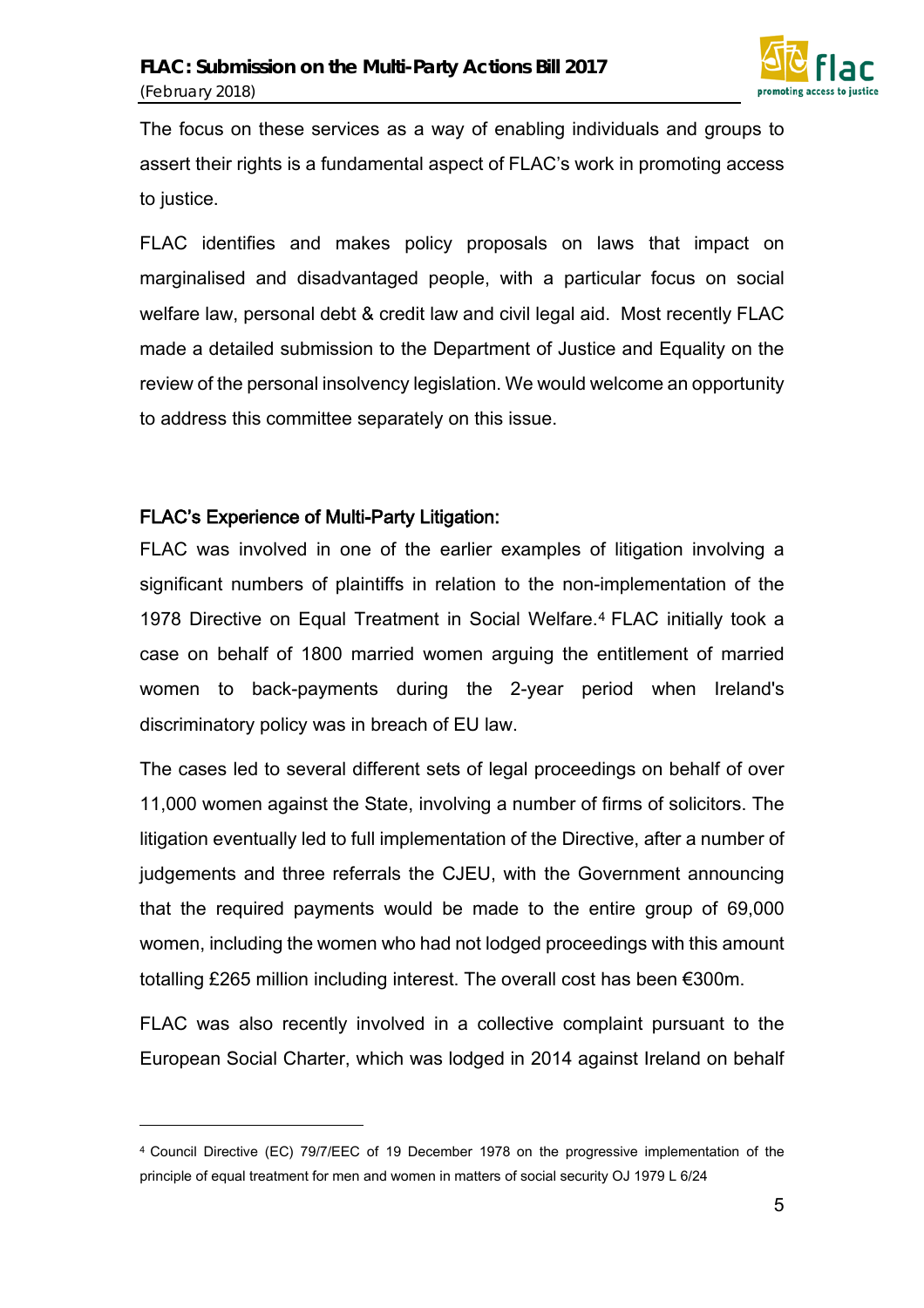

of tenants from 20 local communities. The complaint was lodged by FLAC's affiliate FIDH, the International Federation for Human Rights<sup>[5](#page-5-0)</sup> as FLAC could not lodge the complaint directly as Ireland had not granted representative national non-governmental organisations the right to lodge complaints against it.

In a landmark decision in 2017 the European Committee of Social Rights found that Ireland has failed to take sufficient and timely measures to ensure the right to housing of an adequate standard for many families living in local authority housing across the country.[6](#page-5-1)

#### The current position.

l

Ireland, at present, has no formal statutory or court rules for Multi-Party Actions so neither multi-party nor specifically "class" actions are provided for. There are a number of ways in which litigation involving multi parties are brought. Representative actions are rarely invoked because they are of such restricted use, they cannot be used for tort claims and damages cannot be awarded.

<span id="page-5-0"></span><sup>5</sup> The European Social Charter is a binding human rights treaty that Ireland ratified in 1964 and again in its revised version to allow for the collective complaints procedure in 2000. The Charter is a Council of Europe convention which guarantees economic and social rights, including the right to adequate housing and the right to social, economic and legal protection. The European Committee of Social Rights is the body in charge of upholding the Charter

<span id="page-5-1"></span><sup>&</sup>lt;sup>6</sup> The evidence for the collective complaint was gathered over five years through the work of Community Action Network working with tenants from 20 local communities, closely supported by The Centre for Housing Law, Right and Policy at NUI Galway and Ballymun Community Law Centre.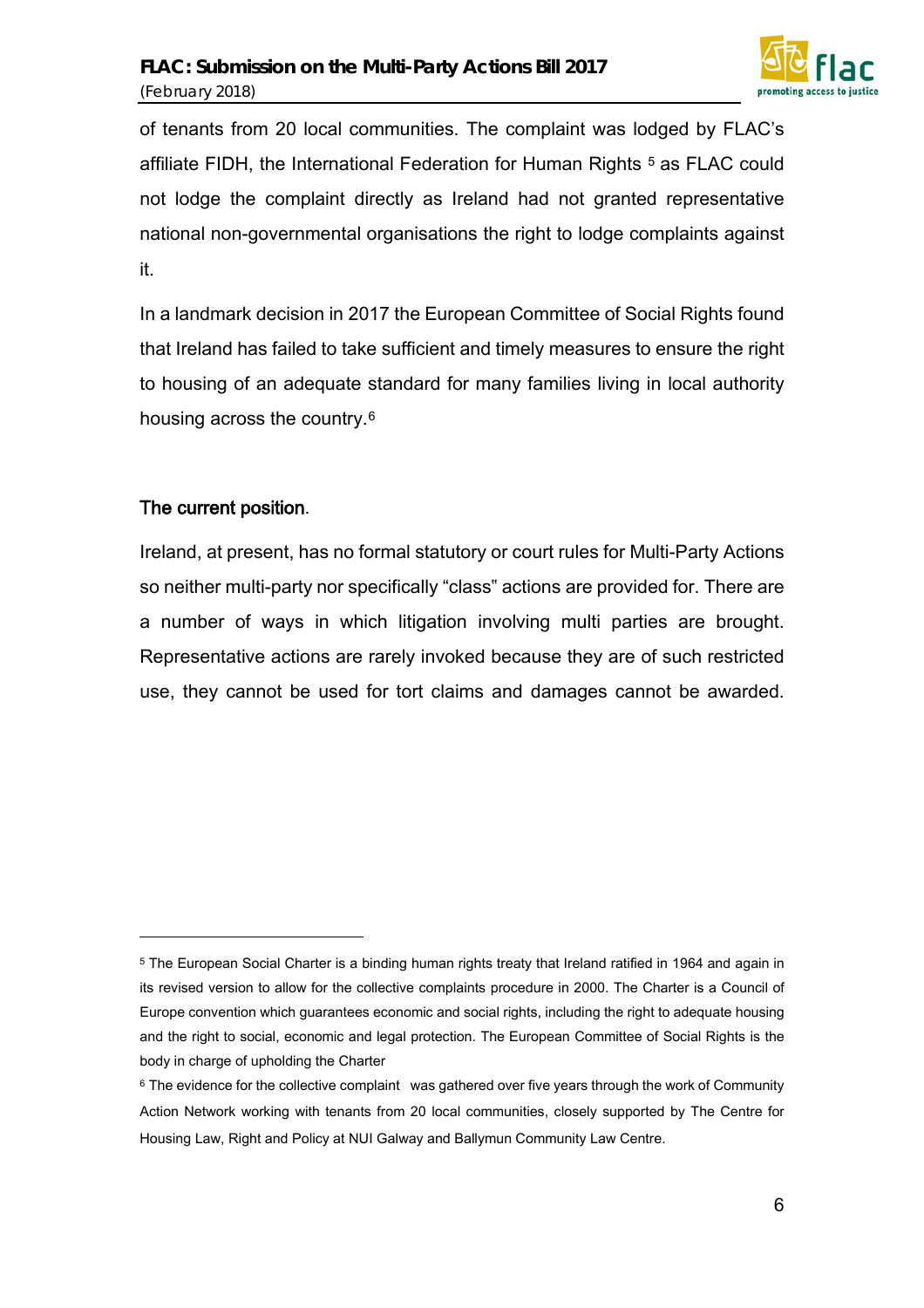

There is a possibility of joinder<sup>[7](#page-6-0)</sup>, or consolidation<sup>[8](#page-6-1)</sup>. The test case is the preferred means of dealing with multi-party actions.[9](#page-6-2)

In England and Wales, GLOs were introduced as a form of multi-party litigation in May 2000, yet, despite the LRC recommendations, there has not yet been any such major change in Ireland. This is a major distinguishing factor in Ireland and is a gap in the Irish legal framework.

FLAC welcomes this Bill as a tool in achieving the overall objectives of expanding access to justice, procedural efficiency and fairness. The Bill if enacted can enable litigants to overcome some of the many impediments facing citizens who take legal actions individually.

Access to justice involves access to legal aid, access to the courts and access to effective remedies. There are numerous barriers to access to justice in all of these areas and it would be unfair to expect that the content of one bill would eliminate them. FLAC's information line regularly receives calls from lay litigants who are endeavouring to represent themselves in complex court cases and who are desperately in need of assistance, advice and representation, which FLAC does not have the resources to provide. We come across cases which we believe would constitute significant test case with potential significant result for e.g. social welfare recipients but where the potential litigant is paralysed by the prospect of a costs order being made against him/her. Another feature we have observed regularly is that good cases which may have

 $\overline{a}$ 

<span id="page-6-0"></span> $\frac{7}{1}$  This is a process whereby the court can simply join additional litigants to an action where it is necessary in the interests of justice and in this way it can hear related cases together.

<span id="page-6-1"></span><sup>&</sup>lt;sup>8</sup> It occurs where the court rules that disputes must be consolidated together by a plaintiff uniting several causes of action in the same proceedings.

<span id="page-6-2"></span><sup>9</sup> A plaintiff proceeds on an individual basis. The test case establishes a benchmark and, while subsequent actions by other litigants are not bound by the result, the test case outcome gives an indicator of the outcome of future litigation both in terms of formal precedent and the similarity of subsequent proceedings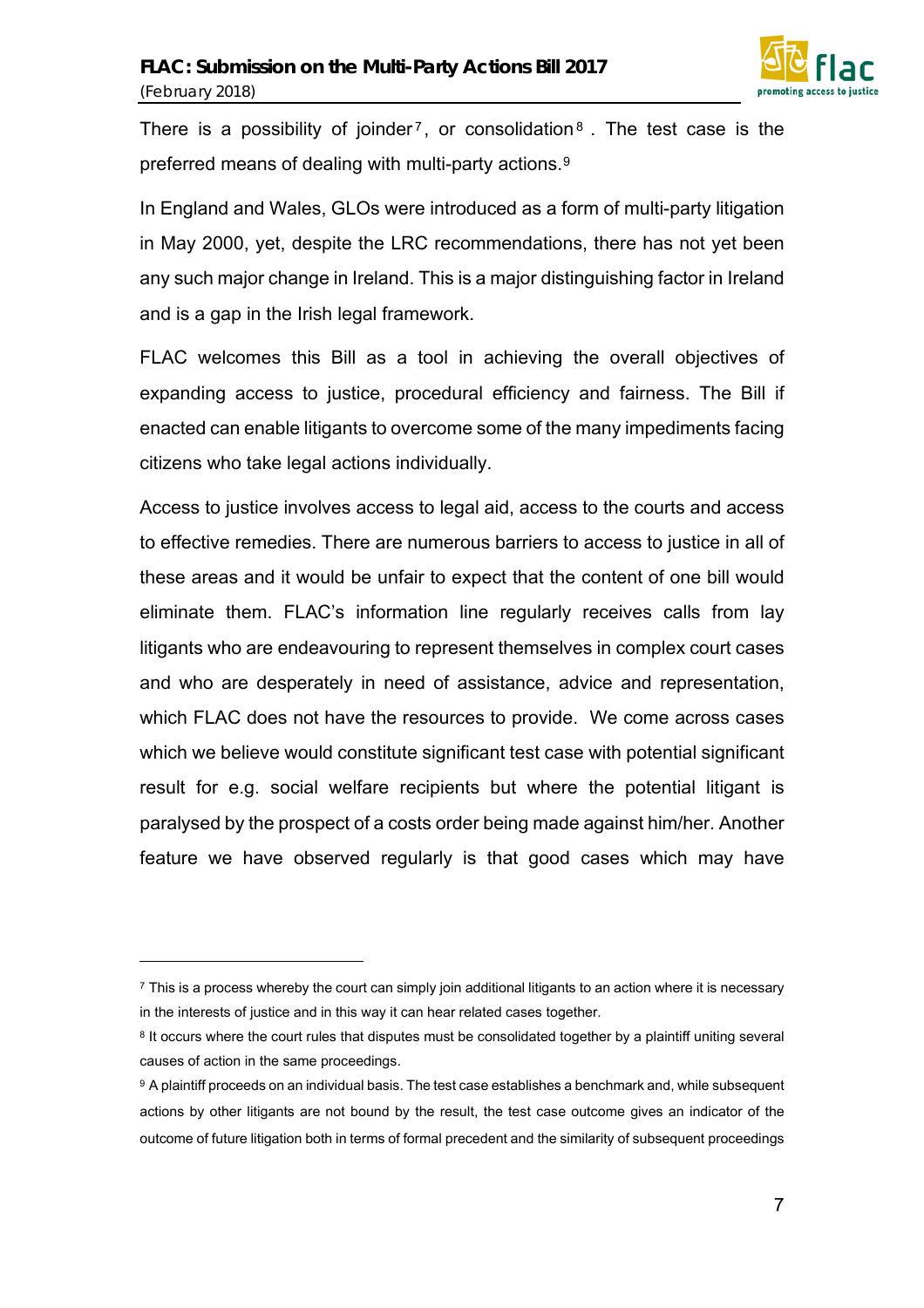

significant impact are often settled on the basis of strict confidentiality thus minimizing the impact of the litigation.

#### Legal aid

 $\overline{a}$ 

The courts system is predicated and planned on the basis that a litigant is represented by a lawyer. The provision of legal aid is a critical matter for access to justice and is central to the administration of justice and the rule of law.[10](#page-7-0).

The current system of civil legal aid provided by the Legal Aid Board under the provisions of the Civil Legal Aid Act 1995 is very restrictive and limited. The applicant's disposable income must be below €18,000 and the disposable capital threshold is €100,000. Applicants must also pay a financial contribution which in some instances may be quite significant. There are lengthy waiting times in many law centres. Core areas of law such as housing are in large part excluded from its remit. The operation of the merits and means test means that people facing family home repossessions are not entitled to legal representation.

In many cases members of the public have no option but to attempt to represent themselves or allow judgement to be entered in default of a response to a claim. In many other cases, members of the public with good claims will be left with no option but to abandon their rights and leave problems unresolved and

<span id="page-7-0"></span><sup>&</sup>lt;sup>10</sup> The right of access to justice is enshrined in Articles 6 and 13 of the European Convention on Human Rights (ECHR) and Article 47 of the EU Charter of Fundamental Rights, which guarantee the rights to a fair trial, to an effective remedy and to legal aid to those who lack sufficient resources so far as this is necessary to ensure effective access to justice. Access to justice is also reflected in our constitutional system of justice, where access to the courts is guaranteedthe European Court of Human Rights has held that the question whether the provision of legal aid is necessary for a fair hearing must be determined on the basis of the particular facts and circumstances of each case and will depend, inter alia, upon the importance of what is at stake for the applicant in the proceedings, the complexity of the relevant law and procedure and the applicant's capacity to represent himself effectively (Eur. Court H.R., judgments in Airey v. Ireland, § 26; McVicar v. the United Kingdom, §§ 48 and 49; P., C. and S. v. the United Kingdom of 16 July 2002, ECHR 2002-VI, § 91, and Steel and Morris v. the United Kingdom, § 61)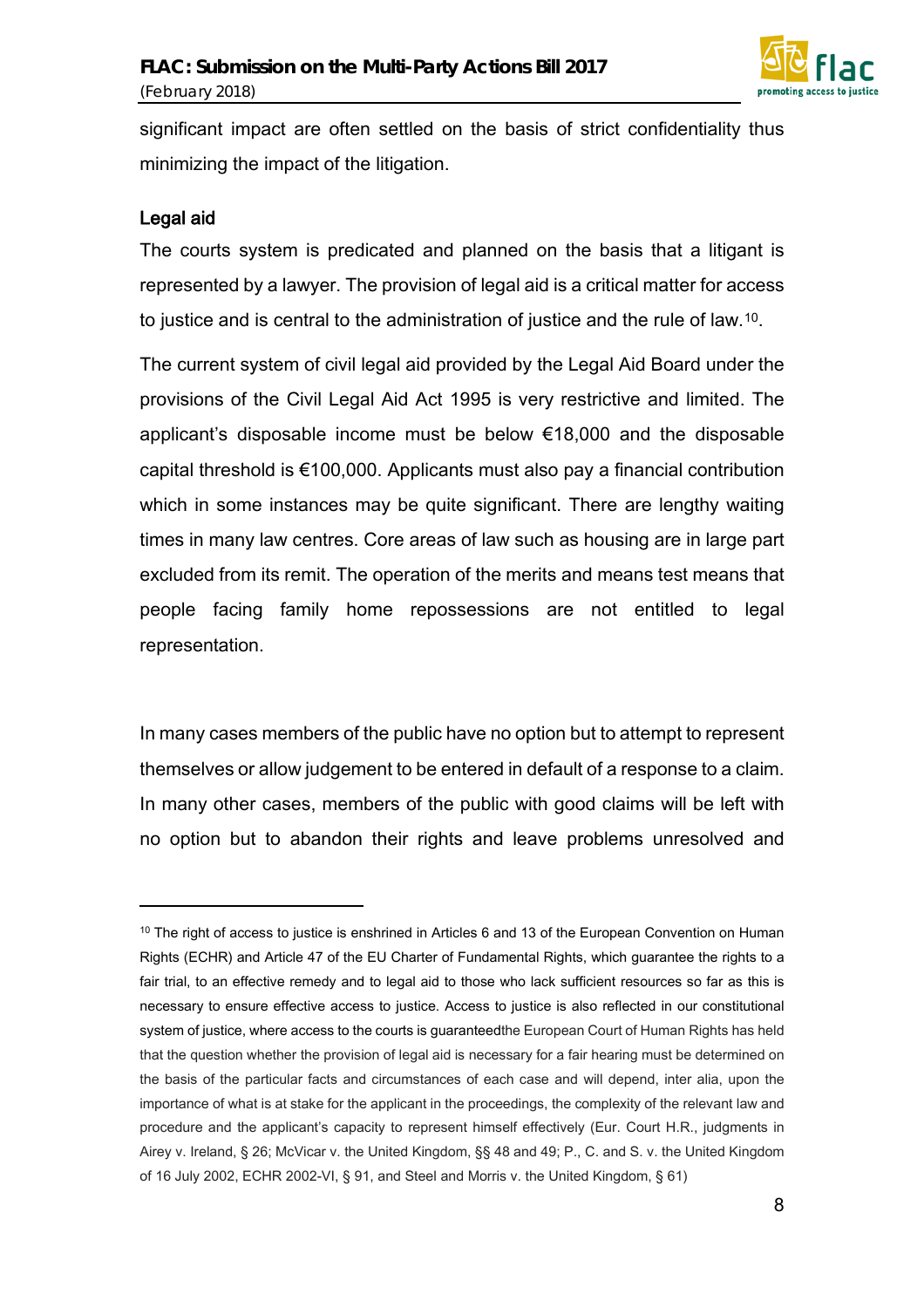

potentially worsening, unless they are prepared to attempt to represent themselves. Navigation of the court process without representation can be difficult, complicated and emotionally draining on the person concerned. It can also add significant delay to court hearings. Litigation of this nature often arises out of housing law and debt disputes involving particularly vulnerable litigants.

The result is no access to justice for some and compromised access to justice for others. The Minister has recently indicated that the Department may be in favour of reviewing the eligibility criteria for legal aid. This is to be welcomed.

#### Exclusion of Legal Aid in Multi Party Actions

Section 28(9) (a) (ix) of the Civil Legal aid act in effect excludes legal aid in respect of representative actions and is worded in such a way as to likely to prohibit the provision of legal aid in Multi-Party litigation. The Law Reform Commission report addressed this in its report in Annexe B which contained a draft amendment to the Civil Legal Aid Act 1995 providing that Multi Party Actions were not excluded matters.

Flac recommends that that the Joint Oireachtas Committee would recommend that the provision of Civil legal aid is a fundamental part of the administration of justice and needs to be appropriately resourced. It further requests the Review Group recommend a root and branch review of the scheme of Civil legal aid and advice including eligibility criteria, means tests, contribution requirements and exclusion of areas of law such as the exclusion of Multi party actions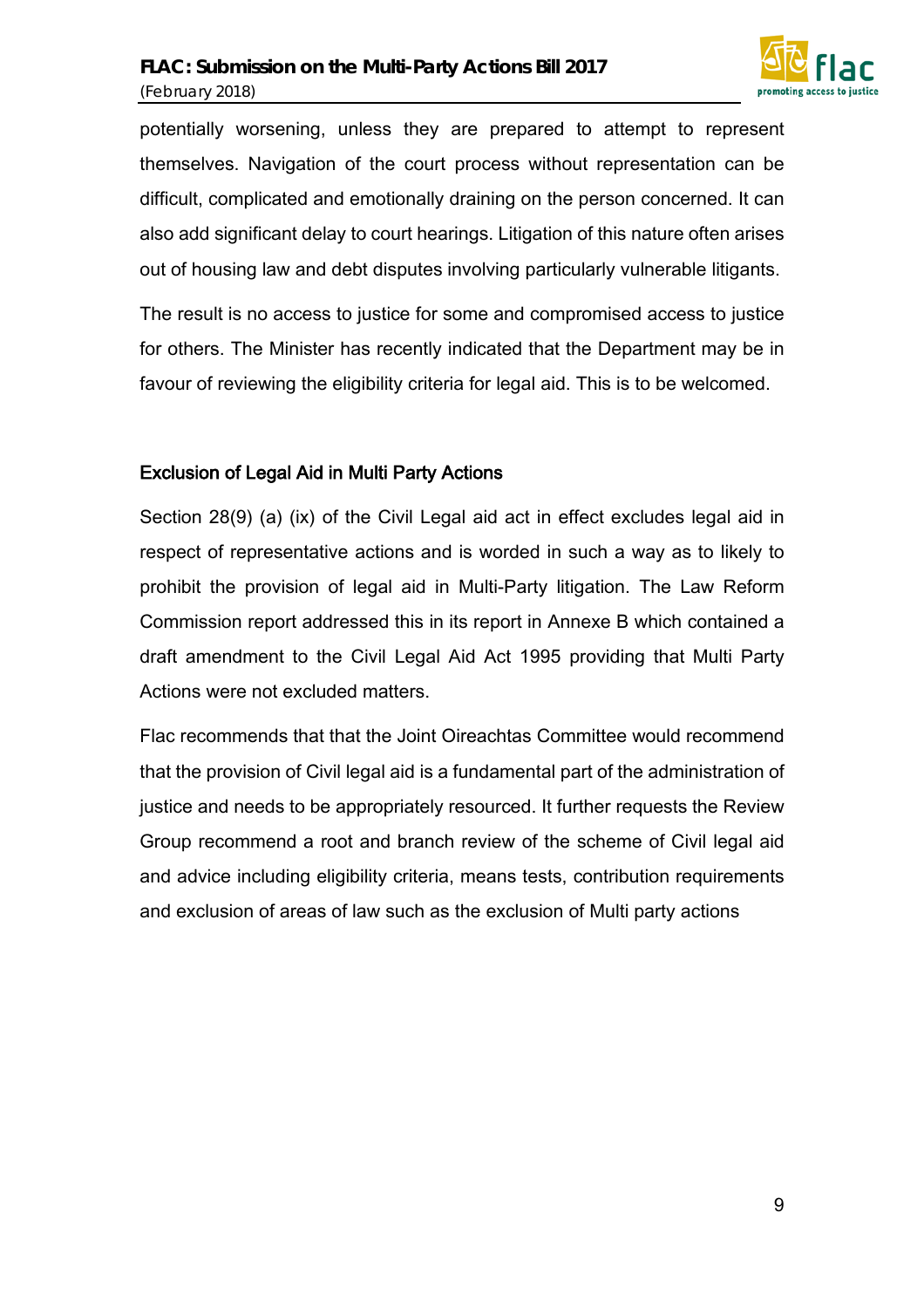

## Response of FLAC to some of the Government's criticisms of the Bill, as expressed by the Minister of State, Catherine Byrne, at Second Stage debate as requested by the Joint Oireachtas Committee

It has been suggested that the Bill is technically flawed in that it seeks, inappropriately, to enact as primary legislation a scheme that was intended by the Law Reform Commission to be in the form of rules of the Superior Courts.

The Superior Court Rules Committee[11](#page-9-0) has the power (exercisable with the concurrence of the Minister for Justice and Equality) of making and changing the rules of the superior courts. To date the Committee has not made rules governing Multi-Party Actions, notwithstanding the recommendations of the Law Reform Commission. In line with the ordinary principles governing delegation of power under legislation, decisions on policies and principles should be made by way of primary legislation and delegated legislation - which is the form the rules take, adopted under SIs - should only fill in the details.

The Law Reform Commission appears to have recommended reform by way of the rules rather than primary legislation. While this is a legitimate choice, there is nothing in principle or in law which would prevent the changes being brought in by way of primary legislation. Indeed, where there are clearly policy implications to multi-party actions, it would appear more desirable in principle that the relevant decisions are taken by the political organs, rather than the Rules Committee. It would be constitutionally suspect if the Oireachtas was in some way disbarred from introducing legislation seeking to improve access to the courts in the absence of the Superior Courts Rules Committee making such rules for whatever reason.

The primary legislation could set out the major lines of the procedure leaving the detailed rules for their implementation to be determined by the Rules

l

<span id="page-9-0"></span><sup>11</sup> Section 67 of the Courts of Justice Act 1936 and, under section 68 of that Act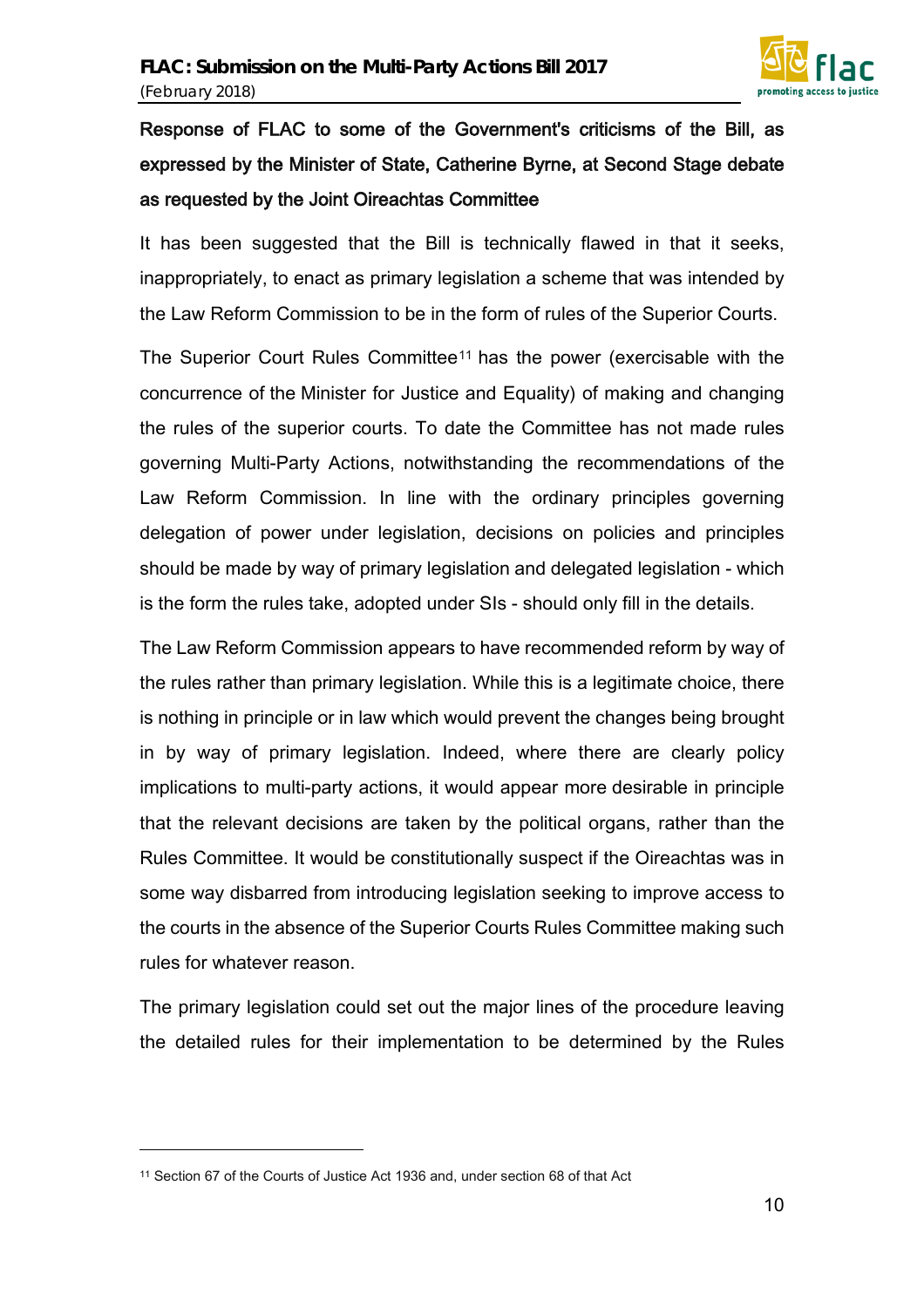

Committee in accordance with their statutory mandate. Indeed, Part 4 of the recently enacted Mediation Act 2017 is an example of just such an approach.

The Bill includes a saver in section 10 in relation to the power of the Rules Committee to adopt rules. It may be more appropriate to require the adoption of rules to give effect to the provisions of the Bill. It may be that some of the matters addressed in the earlier provisions would be better addressed by way of rules rather than statutory provision.

#### Tracker mortgages:

An overarching point is that the tracker mortgage scandal is the catalyst for the publication of this Bill. Whether multi-party actions are or are not an appropriate way of dealing with the tracker mortgage issue or whether or not there is a more efficient redress system available does not take way from the fact that we do not have formal effective procedures for multi-party litigation and this Bill is a significant improvement and development in this regard. In the course of November's debate mention was made variously by deputies of the Social Welfare equal treatment arrears cases, the Army deafness claims, the De Puy hip replacement cases, pyrite in homes amongst others. There will almost inevitably be others in the future. The decision then is whether and how to a multi-party action procedure is introduced in our legal system, not necessarily its applicability to dealing with tracker mortgages.

#### A more efficient redress and compensation scheme is in place

The assertion that 'a more efficient redress and compensation scheme is in place' is perhaps somewhat disingenuous. The original complaints to the FSO that began to publicly expose the issue were, as we understand it, made in 2011. PTSB appealed the FSO's decision to the High Court which rejected the appeal in August 2012. A subsequent appeal to the Supreme Court by PTSB was ultimately withdrawn.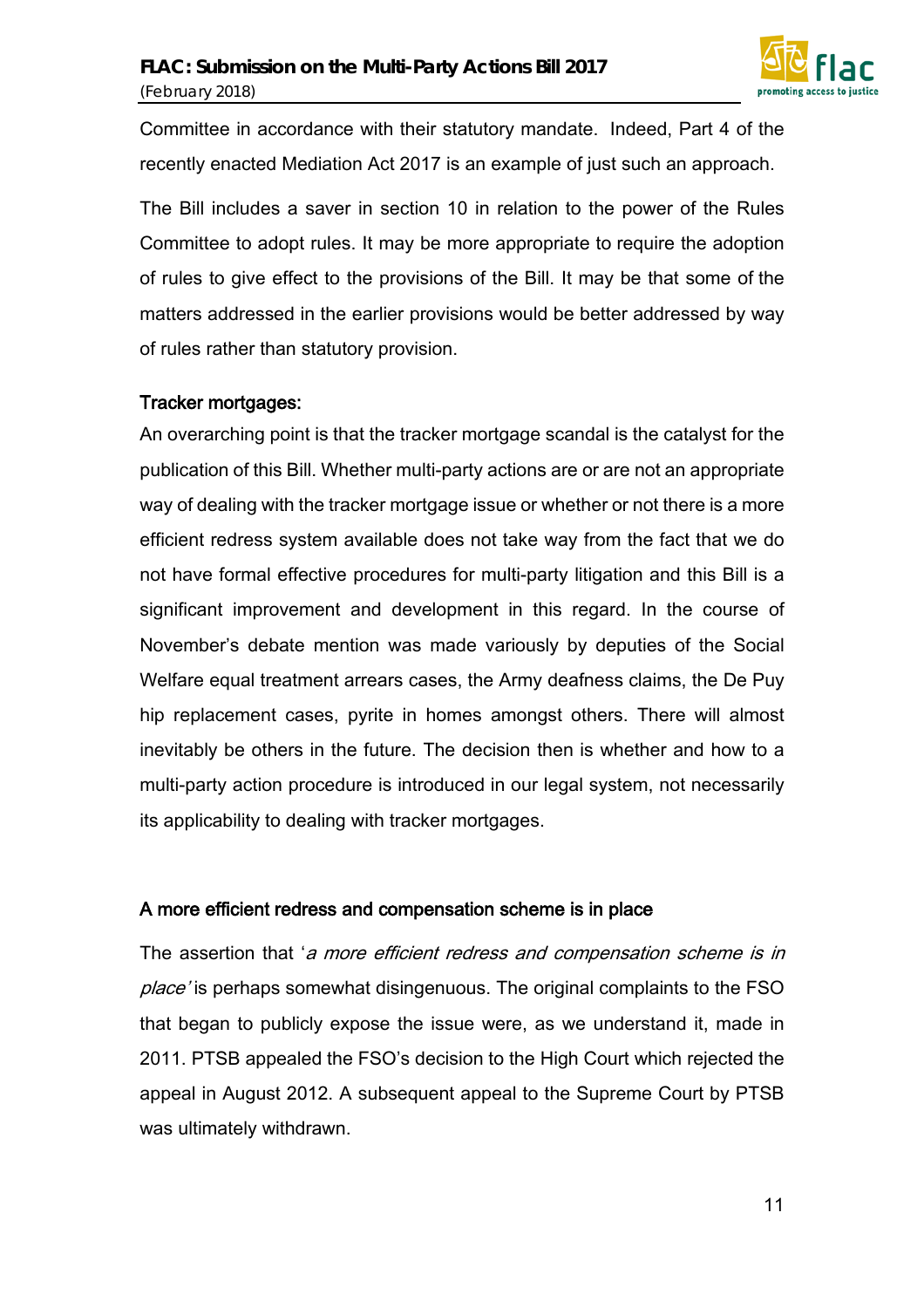

It has taken a substantial number of years for the State/Central Bank to treat this issue with the seriousness it merits, yet alone for the institutions to even identify the number of customers affected and there is still no definitive total in early 2018. Had a multi-party action procedure been in place in 2011/2012, it is arguable that these matters would have been dealt with by now.

The Central Bank's programme of redress proceeds apace from a rather slow beginning. A substantial number remain to be compensated and there is a major question hanging over the adequacy of the proposed compensation that has been or will be provided but it is not at all clear that every customer will content themselves with the compensation determined by a lender in an individual case, especially as the amounts in respect of damages seem to range from 10% to 15% of the amount overcharged. Indeed, the Bank has made it clear in its 2017 update report that 'the impacted customer has the option of bringing a complaint to the FSO or initiating court proceedings'.

It was widely reported at the end of October 2017 that one case against a lender in the Circuit Court was settled for a sum that was a multiple of what was first offered by the bank in question and legal costs. The solicitor acting for the client was reported to have forecast at the time that it will be the first of many such cases to be brought before the courts. Thus, it is not at all clear that the redress programme will achieve the resolution of all tracker cases particularly the more egregious cases where repossession proceedings have been brought or family homes have been repossessed.

#### Are Multi party actions a viable way of dealing with tracker mortgages?

It has been questioned whether a multi-party action mechanism would be a viable way of dealing with the tracker mortgage scandal, given its scale and complexity.The Law Reform Commission report recognised that the contents of the proposed bill were not to be considered as a solution to all problems, but rather as providing an alternative procedure where it was appropriate.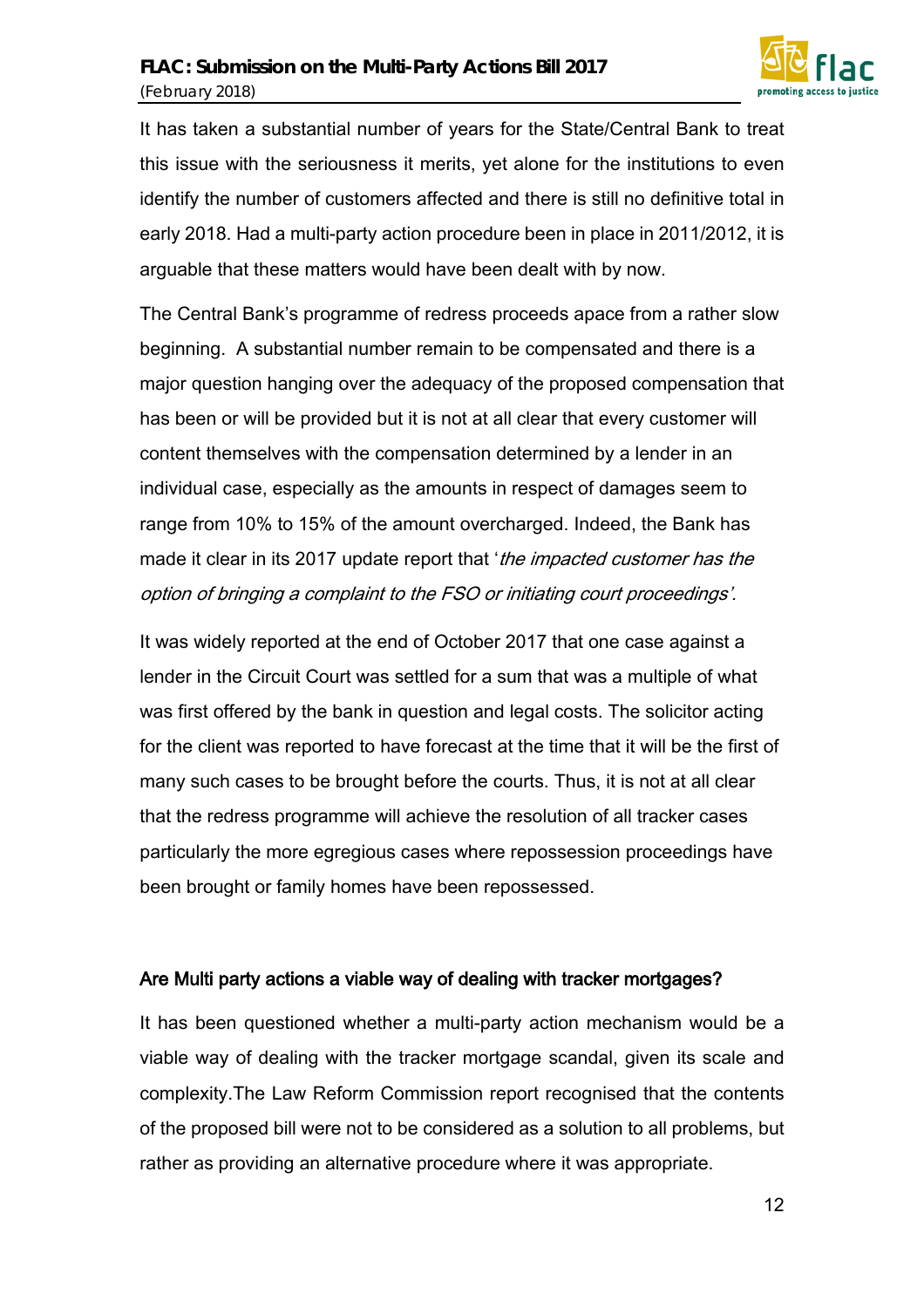

The point is fairly made in the Minister for State's contribution that "series of class actions would likely be necessary given the likely multiple defendants involved, both multiple banks and a number of funds to which mortgages have been sold, and the multiple different forms of mortgage contracts involved, both within each bank and-or across banks". Even if it this multi-party procedure is not the proper vehicle for all tracker mortgage claims, it may well be appropriate for some of them.

It is useful to look at the discussion by the LRC in its 2005 report on the question of the potential scope of a multi-party action. It goes without saying that a class action is never likely to present itself as a homogeneous set of plaintiffs, facts and legal arguments. Thus, for example, the LRC recommends 'that the cases for which certification is sought should give rise to common issues of fact rather than be required to show strict commonality' (Para 2.53, Page 36). Thus, it seems to be envisaged that a multi-party action may involve related but distinct claims that are best resolved from an administration of justice perspective by being dealt with collectively, rather than having each Plaintiff issue separate proceedings, which might be both inefficient and act as a deterrent to vindicating rights.

Insofar as it concerns the tracker mortgage issue, it certainly would be arguable that, although there are different types of claims against a variety of lenders within the now very wide pool of customers affected, there are common issues of fact which predominate over the distinct issues, with the degree of loss by the individual varying considerably but the core issue of the overcharging of interest in breach of contract giving the group considerable commonality. Crucially, when it comes to the test that 'the procedure constitutes an efficient and fair means of resolving the cases', it would be hard to argue that a multi-party action would not a suitable vehicle.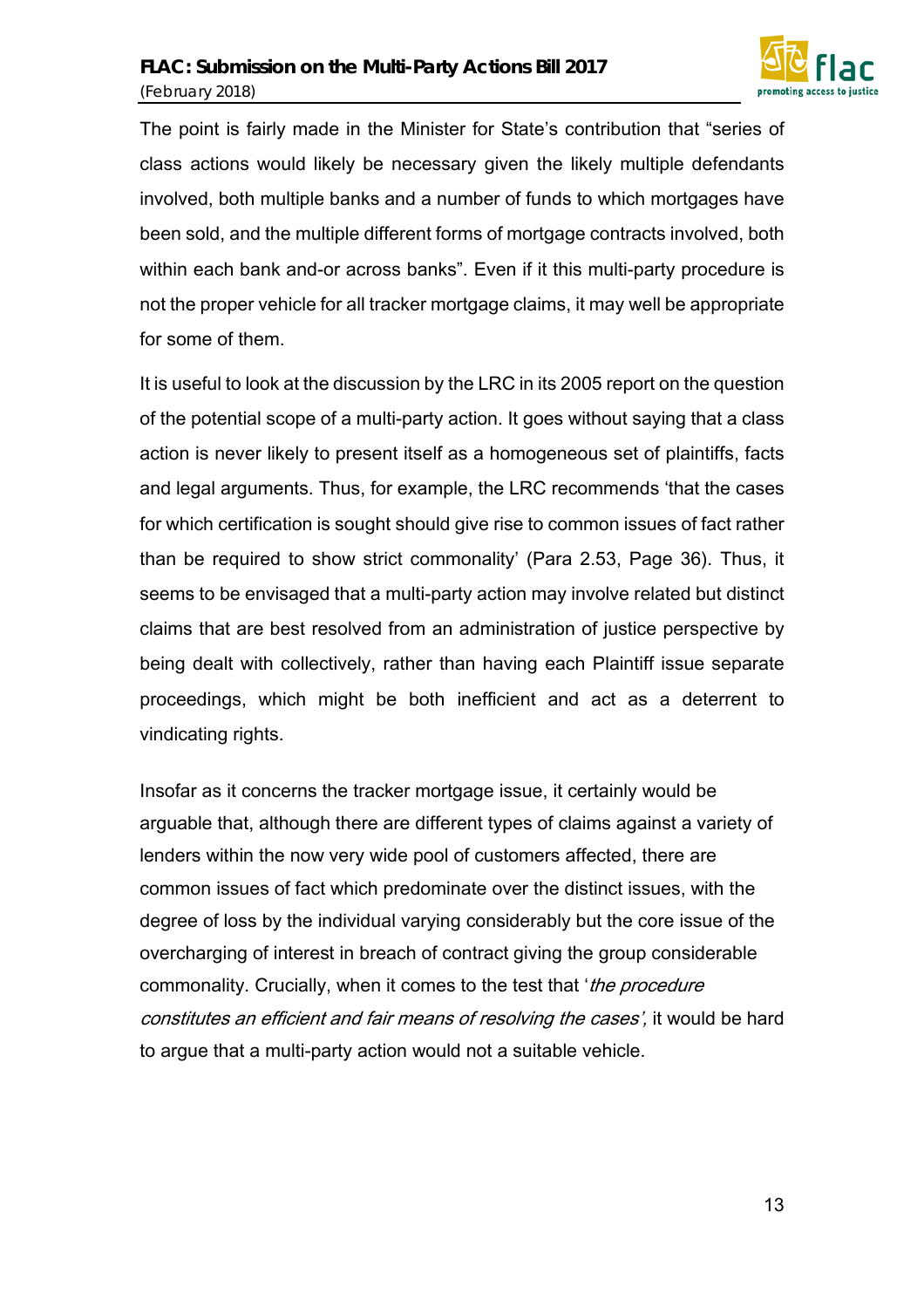

#### Review of Civil Justice: Developments elsewhere.

It is wholly appropriate to review intervening developments that have taken place at national, European and wider international levels since the publication of the LRC report. However such a review would show a growing acceptance of the need for greater access to the courts, for example,

- by developing the laws on standing to allow NGOS bringing actions on behalf of their members, allowing a greater use of the amicus curiae application, developing the concept of protective costs orders
- increasing the discretion of a judge to award costs to an unsuccessful litigant
- modifying the doctrine of mootness so that courts can deal with issues which may be moot for the immediate parties but which may continue to affect many others
- devising more effective methods of extending the benefits of judicial decisions to those who are not directly party to the litigation
- examining the rules of funding of litigation.<sup>[12](#page-13-0)</sup>

 $\overline{a}$ 

European developments have seen the growth of EU instruments, which permit a nominated competent authority (for example in Ireland's case the Director of Consumer Affairs) to initiate proceedings on behalf of consumers. There has also been a growth ADR and non-litigations remedies such as redress schemes. None of these developments suggest that the current exclusion of MPAs is in any way justified or should be maintained.

<span id="page-13-0"></span><sup>12</sup> Social Inclusion and the Law: The Implication of Public Interest Litigation for Civil Procedures and Remedies, pages 117-197.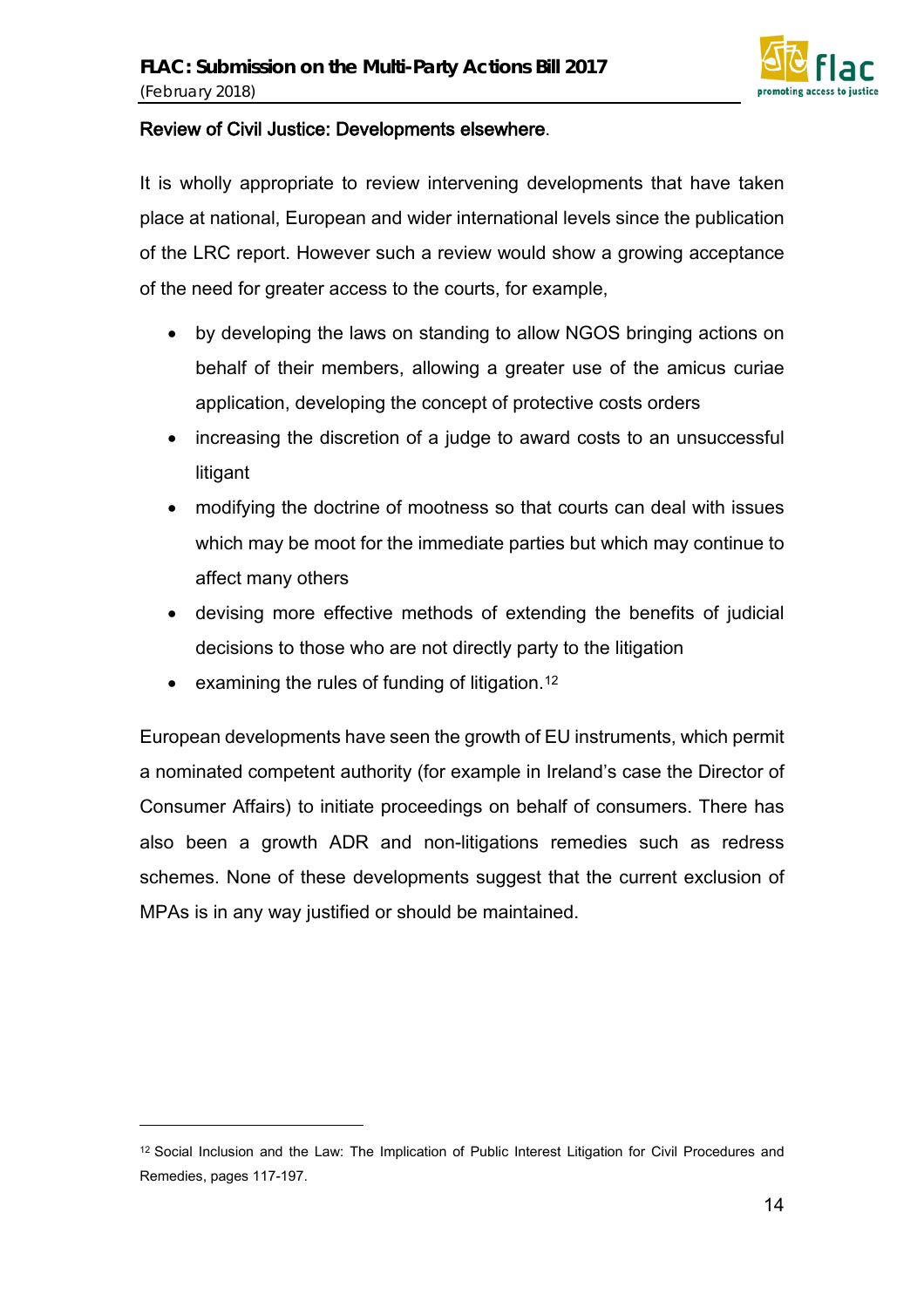

#### Review of the Administration of Civil Justice

It is to be welcomed that President of the High Court agrees to consider the question of multi-party actions as part of the review of the administration of civil justice that is under way. It is to be hoped that the review would extend beyond multi-party actions and also consider broader matters such as class actions and allowing NGOS standing to bring cases and other barriers to access to justice. The Law Reform Commission is the body charged under statute with making recommendation for law reform and have clearly given this issue considerable thought and analysis. It is also clear from the LRC report that it does not consider the proposal to be a radical change to the existing regime. Further it would be unfortunate if this review was to inhibit the Oireachtas from considering and legislating on matters that relate to access to justice. In this regard it is noted that the Mediation Act 2017 was commenced in early January 2018 notwithstanding the ongoing review and its terms of reference.

#### Some technical issues in the Bill

"A most important element of the Law Reform Commission proposal is omitted, namely, the requirement that any person joining a multi-party action scheme agrees, at or before the time he or she joins it, on the terms of any settlement arrangement."

It is correct that Rules 21-24 of the LRC proposed draft Order 18A to amend the Superior Court rules are not replicated in the Multi-Party Actions Bill and this does seem to be an omission which might be rectified. These deal with the 'compromise of proceedings' or the rules relating to the settlement of proceedings.

It is apparent from reading the LRC's discussion on 'Register Lock-In' (pages 45-47) and 'Global Settlement' (pages 47-48) that the circumstances under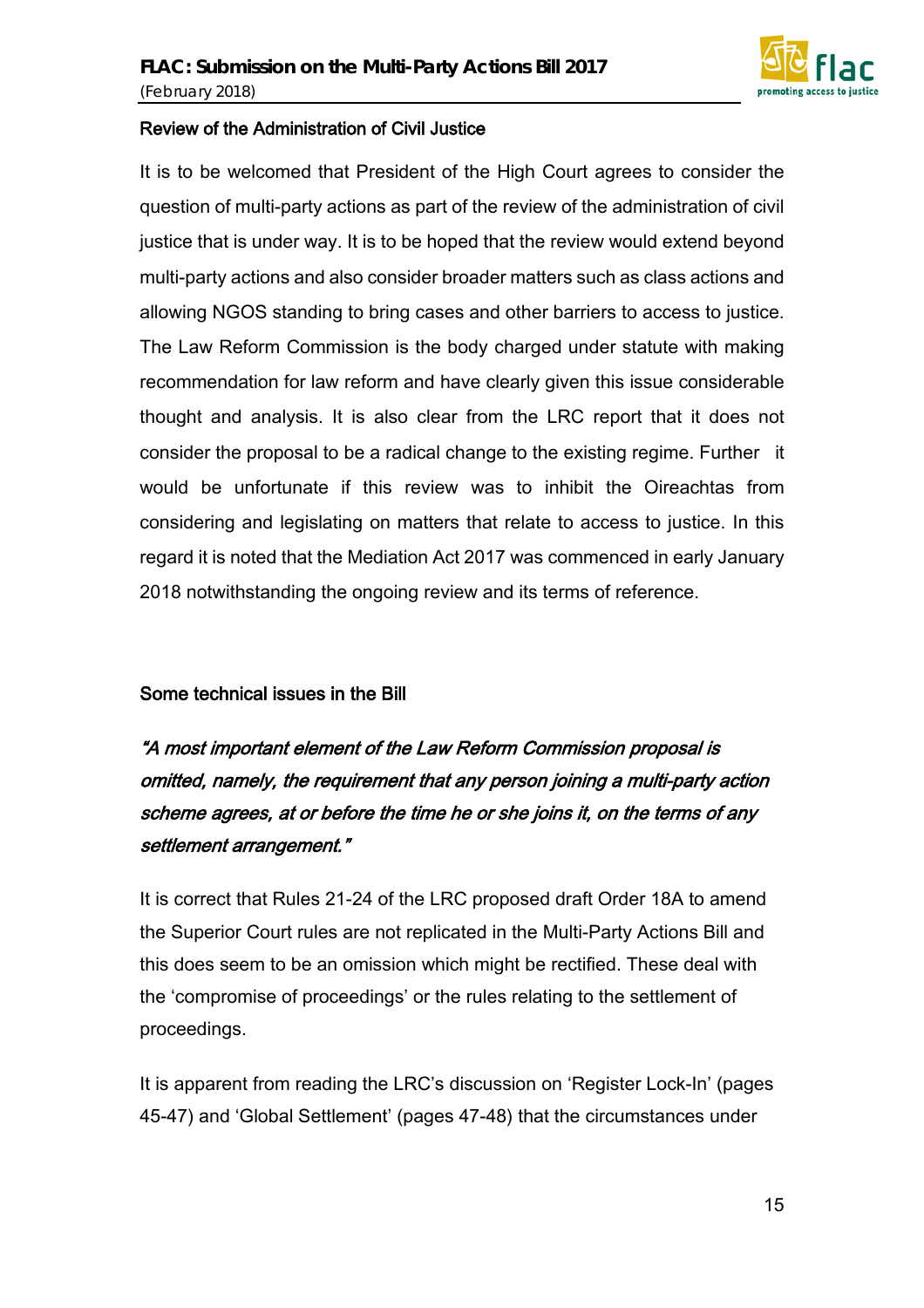

which settlements may be agreed either by individual members of the multiparty action or by the group as a whole is a difficult one.

Thus, in terms of individual settlements, the Commission suggests that any lock-in mechanism must attempt to strike a compromise between the interest of the individual and those of the collective group. Here it proposes that 'where individual litigants wish to remove themselves from the Register after the filing of the defence, the authorisation of the court must first be sought'.

In terms Global (or Group) settlement, it recommends 'that the terms upon which a settlement would be accepted or rejected should be agreed by the individual members of the group at the opt-in stage'. In our view, this is not as strict as the assertion by the Minister of State that the Commission proposed that 'any person joining a multi-party action scheme agrees, at or before the time he or she joins it, on the terms of any settlement arrangement'.

### "We would need to consider carefully the designation of a lead solicitor under a Bill in case this impinges on the right of access to the courts by an individual with a legal representative of his or her free choice."

The LRC ultimately recommended an 'opt-in' system. Thus each potential litigant buys into a common approach. It is only when the Register for a particular action is closed that the Lead Solicitor is to be chosen. The Multi-Party Actions Bill provides a mechanism for the nominated High Court judge to oversee that appointment.

"It is also considered that the proposed Bill raises legal issues regarding the mandatory obligations imposed, for example, by section 7. These may have an impact on the independent role of the Judiciary under Articles 34 to 37 of the Constitution and the right to fair procedures of potential defendants to such class actions."